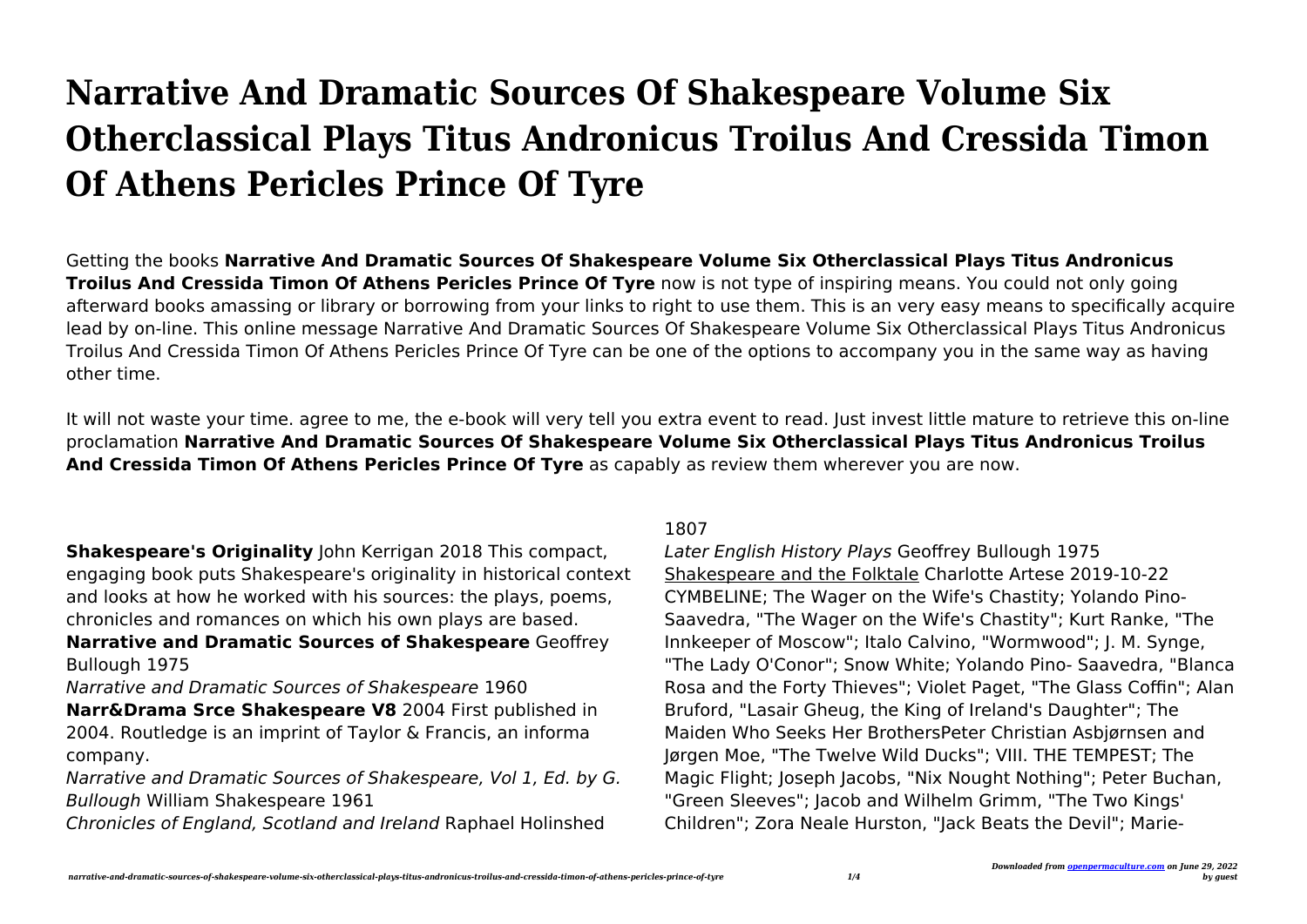Catherine d'Aulnoy, "The Bee and the Orange Tree.".

Mirror of Minds Geoffrey 1901- Bullough 2021-09-09 This work has been selected by scholars as being culturally important and is part of the knowledge base of civilization as we know it. This work is in the public domain in the United States of America, and possibly other nations. Within the United States, you may freely copy and distribute this work, as no entity (individual or corporate) has a copyright on the body of the work. Scholars believe, and we concur, that this work is important enough to be preserved, reproduced, and made generally available to the public. To ensure a quality reading experience, this work has been proofread and republished using a format that seamlessly blends the original graphical elements with text in an easy-to-read typeface. We appreciate your support of the preservation process, and thank you for being an important part of keeping this knowledge alive and relevant.

**Narrative and Dramatic Sources of Shakespeare** 1973 Narrative and Dramatic Sources of Shakespeare: Vol. 07: Major Tragedies, Hamlet, Othello, King Lear, Macbeth G. Bullough 1973 **Shakespeare's Common Prayers** Daniel Swift 2012-10-05 Societies and entire nations draw their identities from certain founding documents, whether charters, declarations, or manifestos. The Book of Common Prayer figures as one of the most crucial in the history of the English-speaking peoples. First published in 1549 to make accessible the devotional language of the late Henry the VIII's new church, the prayer book was a work of monumental religious, political, and cultural importance. Within its rituals, prescriptions, proscriptions, and expressions were fought the religious wars of the age of Shakespeare. This diminutive book--continuously reformed and revised--was how that age defined itself. In Shakespeare's Common Prayers, Daniel Swift makes dazzling and original use of this foundational text, employing it as an entry-point into the works of England's most celebrated writer. Though commonly neglected as a source for

Shakespeare's work, Swift persuasively and conclusively argues that the Book of Common Prayer was absolutely essential to the playwright. It was in the Book's ambiguities and its fierce contestations that Shakespeare found the ready elements of drama: dispute over words and their practical consequences, hope for sanctification tempered by fear of simple meaninglessness, and the demand for improvised performance as compensation for the failure of language to fulfill its promises. What emerges is nothing less than a portrait of Shakespeare at work: absorbing, manipulating, reforming, and struggling with the explosive chemistry of word and action that comprised early modern liturgy. Swift argues that the Book of Common Prayer mediates between the secular and the devotional, producing a tension that makes Shakespeare's plays so powerful and exceptional. Tracing the prayer book's lines and motions through As You Like It, Hamlet, Twelfth Night, Measure for Measure, Othello, and particularly Macbeth, Swift reveals how the greatest writer of the age--of perhaps any age--was influenced and guided by its most important book.

## **Narrative and Dramatic Sources of Shakespeare** Geoffrey Bullough 1964

Narrative and Dramatic Sources of Shakespeare: The Roman plays: Julius Caesar. Antony and Cleopatra. Coriolanus Geoffrey Bullough 1957 Shakespeare's writing is filled with ideas, images, plots and characters borrowed or interpreted from other dramatists and poets. This work gathers together the sources and traces the relationship of these texts to Shakespeare's dramatic and poetic works. Whole texts are included wherever possible, and significant extracts provided from longer works such as Ovid's Metamorphoses. Since many of the reprinted texts are based on the Elizabethan editions highly regarded at that time, this collection also serves as a valuable anthology of prose and verse. A critical introduction to the sources of each of the plays explains the significance of the reprinted texts, and appraises the influence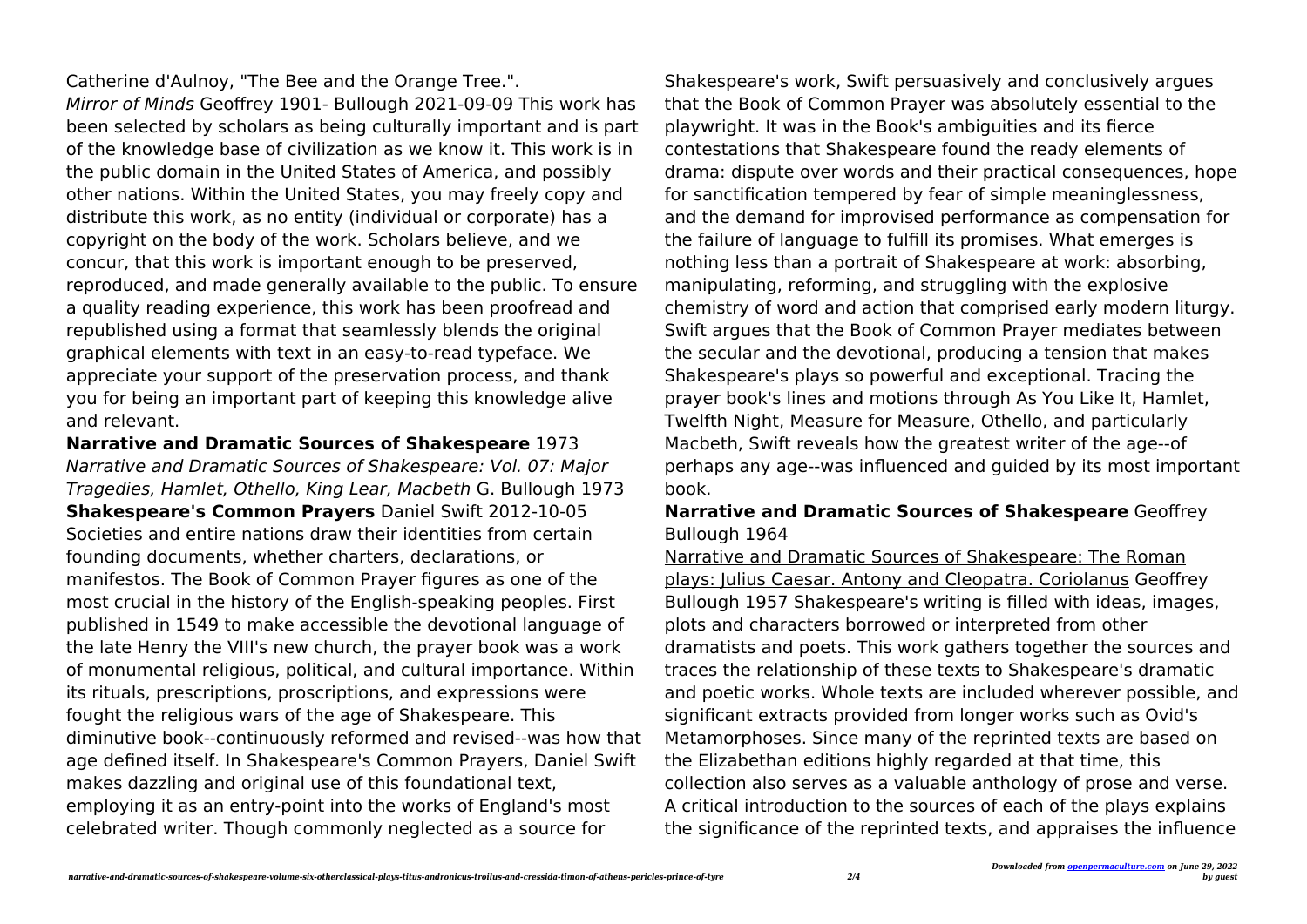each had on Shakespeare's writings. Each volume in the series contains a selective bibliography. The Narrative and Dramatic Sources is an essential resource for all scholars of Shakespeare and Elizabethan literature.

Narrative & Dramatic Sources of Shakespeare Geoffrey Bullough 1960

Narr&Drama Srce Sahakespeare Geoffrey Bullough 2013 First published in 2004. Routledge is an imprint of Taylor and Francis, an informa company.

Narrative & Dramatic Sources of Shakespeare Geoffrey Bullough 1966

Narrative and Dramatic Sources of Shakespeare: Henry VI, Richard III, Richard II. XVI, 512 p. IV. Later English history plays: King John, Henry IV, Henry V, Henry VIII. XIV, 534 p. V. The roman plays: Julius Caesar, Antony and Cleopatra Coriolanus. XIV, 567 p. VI. Other "classical" plays: Titus Andronicus. Troilus and Cressida. Timon of Athens, Pericles, Prince of Tyre. XIV, 578 p. VII. Major tragedies: Hamlet, Othello, King Lear, Macbeth. XVI, 553 p. VIII. Romances: Cymbeline, The winter's tale, The tempest. XIV, 421 p Geoffrey Bullough 1966

Narrative and Dramatic Sources of Shakespeare: Other "classical" plays: Titus Andronicus. Troilus and Cressida. Timon of Athens. Pericles. Prince of Tyre Geoffrey Bullough 1957 Shakespeare's writing is filled with ideas, images, plots and characters borrowed or interpreted from other dramatists and poets. This work gathers together the sources and traces the relationship of these texts to Shakespeare's dramatic and poetic works. Whole texts are included wherever possible, and significant extracts provided from longer works such as Ovid's Metamorphoses. Since many of the reprinted texts are based on the Elizabethan editions highly regarded at that time, this collection also serves as a valuable anthology of prose and verse. A critical introduction to the sources of each of the plays explains the significance of the reprinted texts, and appraises the influence each had on Shakespeare's

writings. Each volume in the series contains a selective bibliography. The Narrative and Dramatic Sources is an essential resource for all scholars of Shakespeare and Elizabethan literature. Narrative and Dramatic Sources of Shakespeare Geoffrey Bullough 1964

**Narr&Drama Srce Shakespeare V1** 2004 First published in 2004. Routledge is an imprint of Taylor & Francis, an informa company.

**Narrative and Dramatic Sources of Shakespeare** 1958 **Narrative and Dramatic Sources of Shakespeare** Geoffrey Bullough 1957

**NarrDrama Srce Shakespeare** Geoffrey Bullough 2004-11 Narr&Drama Srce Sahakespeare Geoffrey Bullough 2013 First published in 2004. Routledge is an imprint of Taylor and Francis, an informa company.

## **Narrative and Dramatic Sources of Shakespeare Volume 1v Later English History Plays; King John, Henry 1v, Henry V, Henr** G. Bullough

Narrative and Dramatic Sources of Shakespeare: Vol. 06: Other Classical Plays Titus Andronicus, Troilus and Cressida, Timon of Athens and Pericles, Prince of Tyre G. Bullough 1966 Narrative and Dramatic Sources of Shakespeare: Vol. 01: Early Comedies, Poems, Romeo and Juliet G. Bullough 1957 **Narrative & Dramatic Sources of Shakespeare** Geoffrey Bullough 1958

**Narrative and Dramatic Sources of Shakespeare** William Shakespeare 1964

**Shakespeare's Wordplay** Professor M M Mahood 2003-09-02 `Professor Mahood's book has established itself as a classic in the field, not so much because of the ingenuity with which she reads Shakespeare's quibbles, but because her elucidation of pun and wordplay is intelligently related both to textual readings and dramatic significance.' - Revue des Langues Vivantes Narrative and Dramatic Sources of Shakespeare: Earlier English